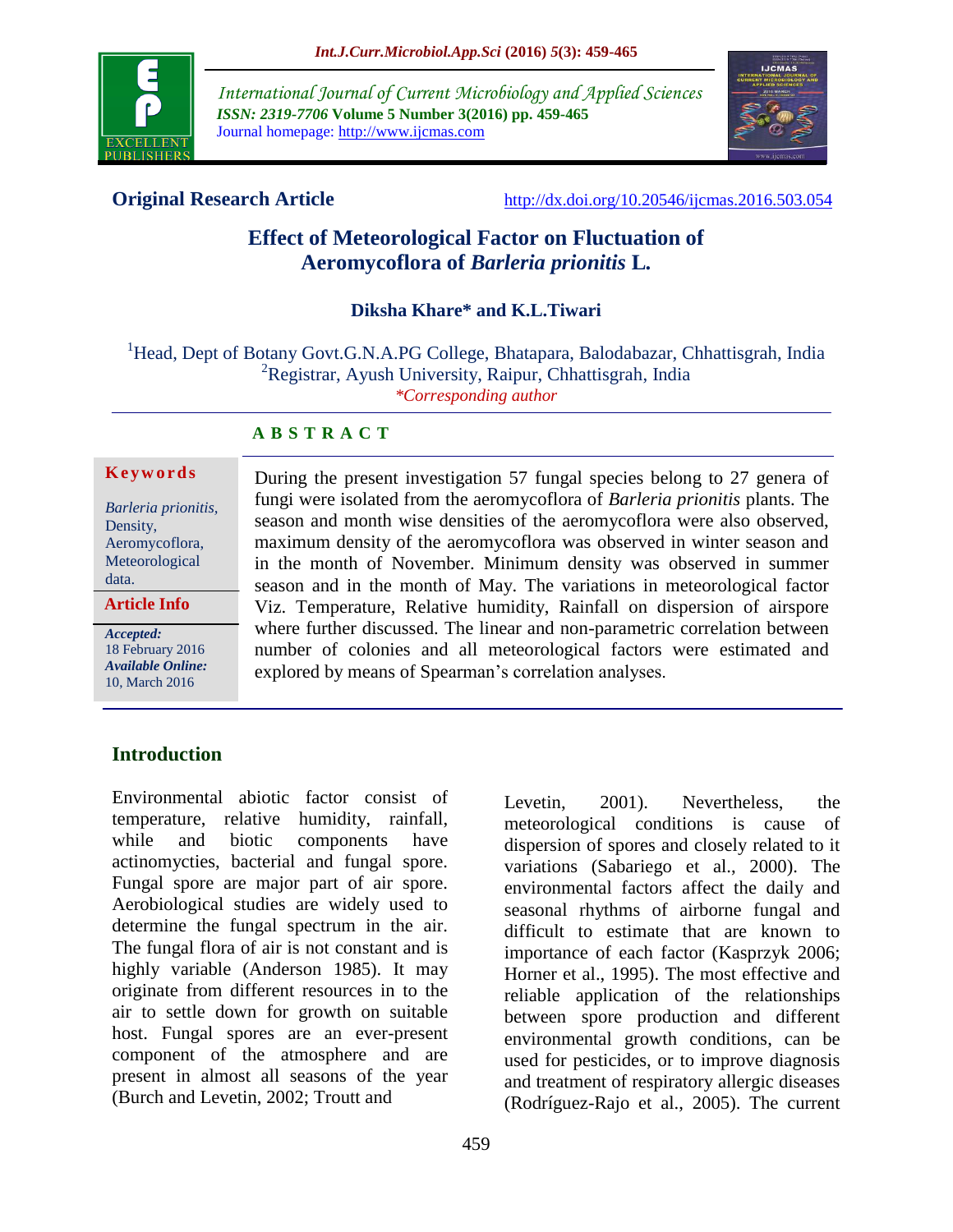studies carried out over *Barleria prionitis L.* (Family Acanthaceae), with lots of medical application (Swapna et al., 2011; Purohit and Vyas, 2004).

#### **Materials and Methods**

*Barleria prionitis Linn*. is a medicinal plant were cultivated in Botanical Garden of Govt. Science college Raipur. During present studies aeromycoflora of above plant was observed fortnightly with the help of gravity petriplate method (Diksha Khare and Tiwari, 2015). The collected spores are identified based on their characteristics such as shape, size and other morphological feature and literature can also be used for authentic identification. The densities were evaluated from following formulae,

 Total No. of colonies of individual species Density  $=$   $-$ 

Total No. of observation

Meteorological data [Temperature (Temp), Rainfall (RAF), Relative Humidity (RH)] obtain from the meteorological department of Indra Gandhi Krishi Vishwavidhyala, Raipur Chhattisgarh. The statistical analyses

were carried out by SPSS version16. **Results and Discussion**

During one year studies, 778 colonies (57 fungal species) were isolated from the aeromycoflora of *Barleria prionitis* in different month Table No. 1. Density represent the numerical strength of a species in the community.The number of individual of the species in any unity area is its density. Among 57 fungal species 3 species from Zygomycotina, 3 species from Ascomycotina and 51 species from Anamorphic fungi were recorded. From Table No.2 certain fungal species like *Aspergillus niger, A. flavus, A. versicolar, A. fumigatus, Alternaria alternata, Curvularia lunata, Cladosporum oxysporum, Fusarium oxysporum* were showed maximum density throughout the year. While some fungal species showed minimum density like *Rhizopus rhizopodiformis Cunninghamella blackesleeana, Thielavia boothi, Thielavia terricola, Aspergillus nidulens var. latus, Penicillium purpurogenum, Alternaria brassicola, A.humicola, Curvularia eragrostidis, C. ovoidea, C. pallescens, C. sengealensis, C. lunata var. aeria,* 

| S. No | <b>Month</b> | Total no of colony (TNC) |
|-------|--------------|--------------------------|
|       | July         | 82                       |
| 2     | August       | 61                       |
| 3     | September    | 55                       |
| 4     | October      | 88                       |
| 5     | November     | 100                      |
| 6     | December     | 87                       |
| 7     | January      | 81                       |
| 8     | February     | 50                       |
| 9     | March        | 48                       |
| 10    | April        | 45                       |
| 11    | May          | 36                       |
| 12    | June         | 45                       |
|       | <b>Total</b> | 778                      |

**Table.1 S**howing Total Number of Colonies of Aeromycoflora of Different Month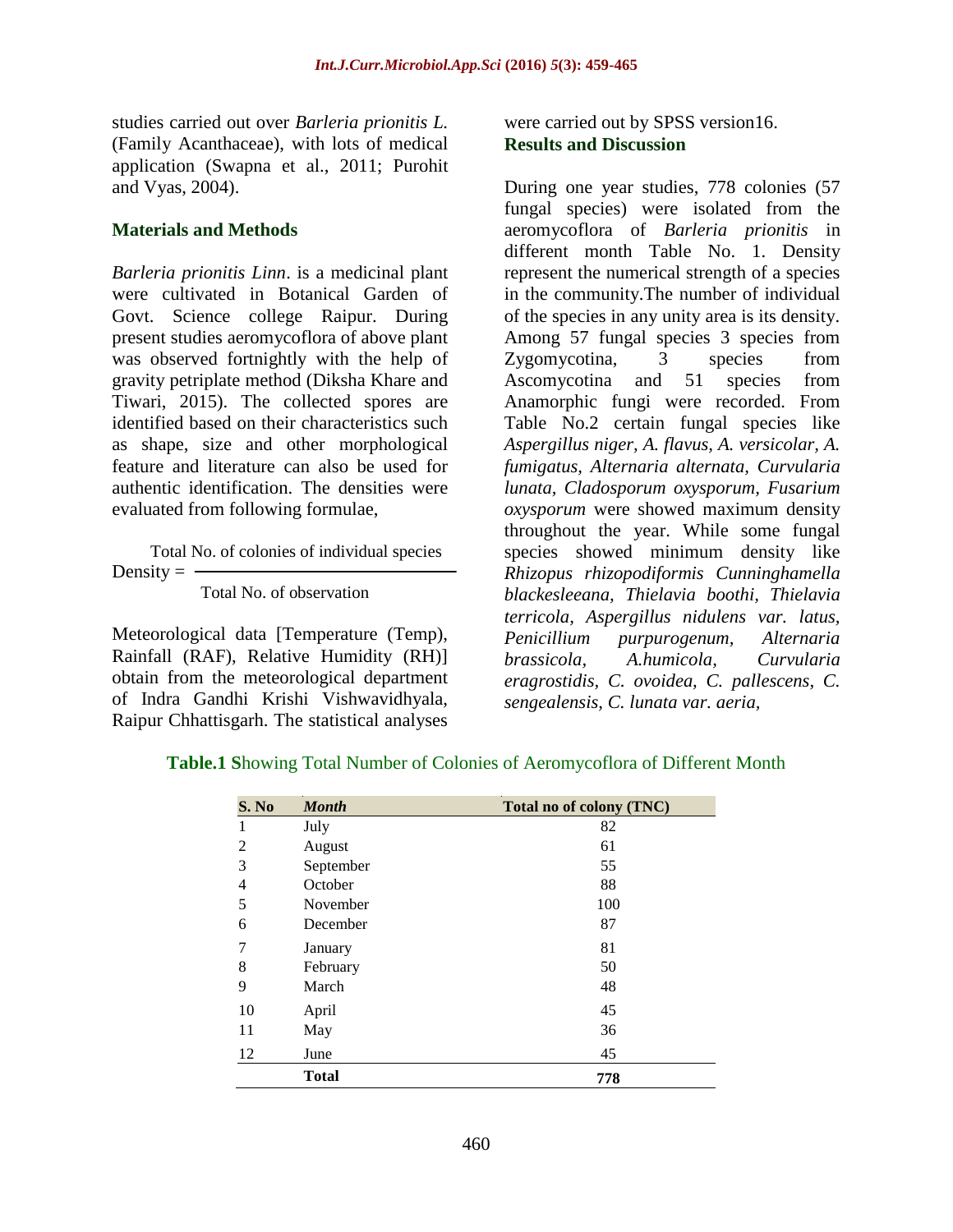# **Table.2** Showing Densities of Different Fungi in Different Season and Month of Aeromycoflora

| S.No           | <b>NAME OF FUNGI</b>                 |      | <b>RAINY SEASON</b> |            |                          |              |                | <b>WINTER SEASON</b> |      |                          |              | <b>SUMMER SEASON</b>     |                    |      |                |              |                    |
|----------------|--------------------------------------|------|---------------------|------------|--------------------------|--------------|----------------|----------------------|------|--------------------------|--------------|--------------------------|--------------------|------|----------------|--------------|--------------------|
|                |                                      | July | Aug                 | <b>Sep</b> | <b>Oct</b>               | <b>Total</b> | <b>Nov</b>     | Dec                  | Jan  | Feb                      | <b>Total</b> |                          | Mar April May June |      |                | <b>Total</b> | <b>Grand Total</b> |
|                | ZYGOMYCOTINA                         |      |                     |            |                          |              |                |                      |      |                          |              |                          |                    |      |                |              |                    |
| 1              | Cunninghamella blakesleeana          | 0.10 |                     |            |                          | 0.025        |                |                      |      |                          |              |                          |                    |      |                |              | 0.008              |
| 2              | Rhizopus rhizopodiformis             |      |                     |            |                          |              |                |                      | 0.10 |                          | 0.025        |                          |                    | 0.1  |                | 0.025        | 0.016              |
| 3              | Syncephalastrum racemosum            | 0.10 |                     | 0.30       |                          | 0.10         | 0.10           | $\sim$               |      |                          | 0.25         | 0.3                      | $\sim$             | 0.2  | $\sim$         | 0.125        | 0.08               |
|                | <b>ASCOMYCOTINA</b>                  |      |                     |            |                          |              |                |                      |      |                          |              |                          |                    |      | $\overline{a}$ |              |                    |
| 1              | Chaetomium globosum                  |      |                     |            |                          |              |                |                      |      | 0.40                     | 0.10         | $0.30 -$                 |                    |      |                | 0.075        | 0.058              |
| 2              | Thielavia boothi                     |      |                     |            |                          |              |                |                      |      |                          |              |                          |                    | 0.10 |                | 0.025        | 0.008              |
| 3              | Thielavia terricola                  |      |                     |            |                          |              |                |                      |      |                          |              |                          |                    | 0.10 | 0.10           | 0.025        | 0.016              |
|                | <b>ANAMORPHIC FUNGI</b>              |      |                     |            |                          |              |                |                      |      |                          |              |                          |                    |      |                |              |                    |
| 1              | Alternaria alternate                 | 0.70 | 0.50                | 0.30       | 0.80                     | 0.575        | 0.10           | 0.20                 | 0.50 | 0.30                     | 0.275        | 0.20                     |                    | 0.10 | 0.30           | 0.15         | 0.333              |
| 2              | Alternaria brassicola                |      | $\blacksquare$      |            | $\sim$                   |              |                | 0.30                 | 0.20 | 0.20                     | 0.175        |                          |                    |      |                |              | 0.058              |
| 3              | Alternaria chlamydospora             |      |                     | 0.50       | $\sim$                   | 0.125        | $\blacksquare$ | 0.40                 | 0.20 | 0.10                     | 0.175        |                          |                    |      |                |              | 0.10               |
| $\overline{4}$ | Alternaria citri                     | 0.60 | 0.30                | 0.30       | 0.40                     | 0.40         | 0.10           | 0.20                 |      |                          | 0.075        |                          |                    |      |                |              | 0.158              |
| 5              | Alternaria humicola                  |      |                     |            |                          |              |                |                      |      |                          |              |                          |                    | 0.10 | $\overline{a}$ | 0.025        | 0.008              |
| 6              | Alternaria radicina                  | 0.50 | 0.20                |            |                          | 0.175        |                |                      | 0.3  | $\sim$                   | 0.075        | $\overline{\phantom{a}}$ |                    |      |                |              | 0.08               |
| 7              | Aspergillus nidulans var. latus      |      |                     |            |                          |              |                |                      |      |                          |              |                          | 0.1                | 0.10 |                | 0.05         | 0.016              |
| 8              | Aspergillus nidulans var. acristatus |      |                     |            |                          |              |                |                      |      | 0.10                     | 0.025        | 0.10                     | 0.2                | 0.10 |                | 0.1          | 0.041              |
| 9              | Aspergillus awamori                  |      |                     |            | 0.60                     | 0.15         | 0.40           |                      |      |                          | 0.10         |                          |                    | 0.20 | 0.10           | 0.075        | 0.108              |
| 10             | Aspergillus flavus                   | 0.60 | 0.50                | 0.20       | 0.40                     | .425         | 0.30           | 0.50                 | 0.60 | 0.40                     | 0.45         | 0.50                     | 0.7                | 0.80 | 0.60           | 0.65         | 0.508              |
| 11             | Aspergillus fumigates                | 0.40 | 0.20                |            |                          | 0.15         | 0.60           | 0.40                 |      | 0.20                     | 0.30         | 1.10                     | 0.9                | 0.70 | 0.70           | 0.85         | 0.433              |
| 12             | Aspergillus nidulans                 |      |                     |            | ÷.                       | ÷.           | 0.50           | 0.30                 |      | $\overline{a}$           | 0.20         |                          | 0.3                | 0.20 |                | 0.125        | 0.108              |
| 13             | Aspergillus niger                    | 0.50 | 1.00                | 0.40       | 0.60                     | 0.625        | 0.50           | 0.30                 | 0.20 | 0.20                     | 0.30         | 0.50                     | 0.3                | 0.20 | 0.40           | 0.35         | 0.425              |
| 14             | Aspergillus ochraceus                |      |                     |            | 0.65                     | 0.15         | 0.70           | $\sim$               |      | $\sim$                   | 0.175        |                          |                    |      |                |              | 0.108              |
| 15             | Aspergillus niveus                   | 0.30 |                     |            |                          | .075         |                |                      |      |                          |              |                          |                    | 0.20 | 0.40           | 0.15         | 0.075              |
| 16             | Aspergillus terreus                  | 0.40 | 0.60                | $\sim$     | ÷.                       | 0.25         | 0.40           | $\sim$               | 0.30 | $\overline{\phantom{a}}$ | 0.175        |                          |                    |      |                |              | 0.141              |
| 17             | Aspergillus versicolor               | 1.10 | 0.80                | 0.10       |                          | 0.5          | 0.50           | 0.30                 | 0.30 | 0.20                     | 0.325        |                          |                    | 0.10 | 0.20           | 0.075        | 0.30               |
| 18             | Cladosporium cladosporioides         |      |                     |            | 0.60                     | 0.15         | 0.60           | 0.5                  | 0.6  | 0.50                     | 0.55         |                          |                    |      |                |              | 0.233              |
| 19             | Cladosporium oxysporum               | 0.50 |                     |            | 0.50                     | 0.125        | 0.50           | 0.4                  | 0.4  | 0.30                     | 0.4          | 0.80                     | 0.70               |      |                | 0.375        | 0.341              |
| 20             | Cladosporium sphaerospermum          | 0.30 | 0.20                | 0.60       | $\overline{\phantom{a}}$ | 0.275        | 0.50           | 0.5                  | 0.6  | 0.40                     | 0.5          |                          |                    |      |                |              | 0.258              |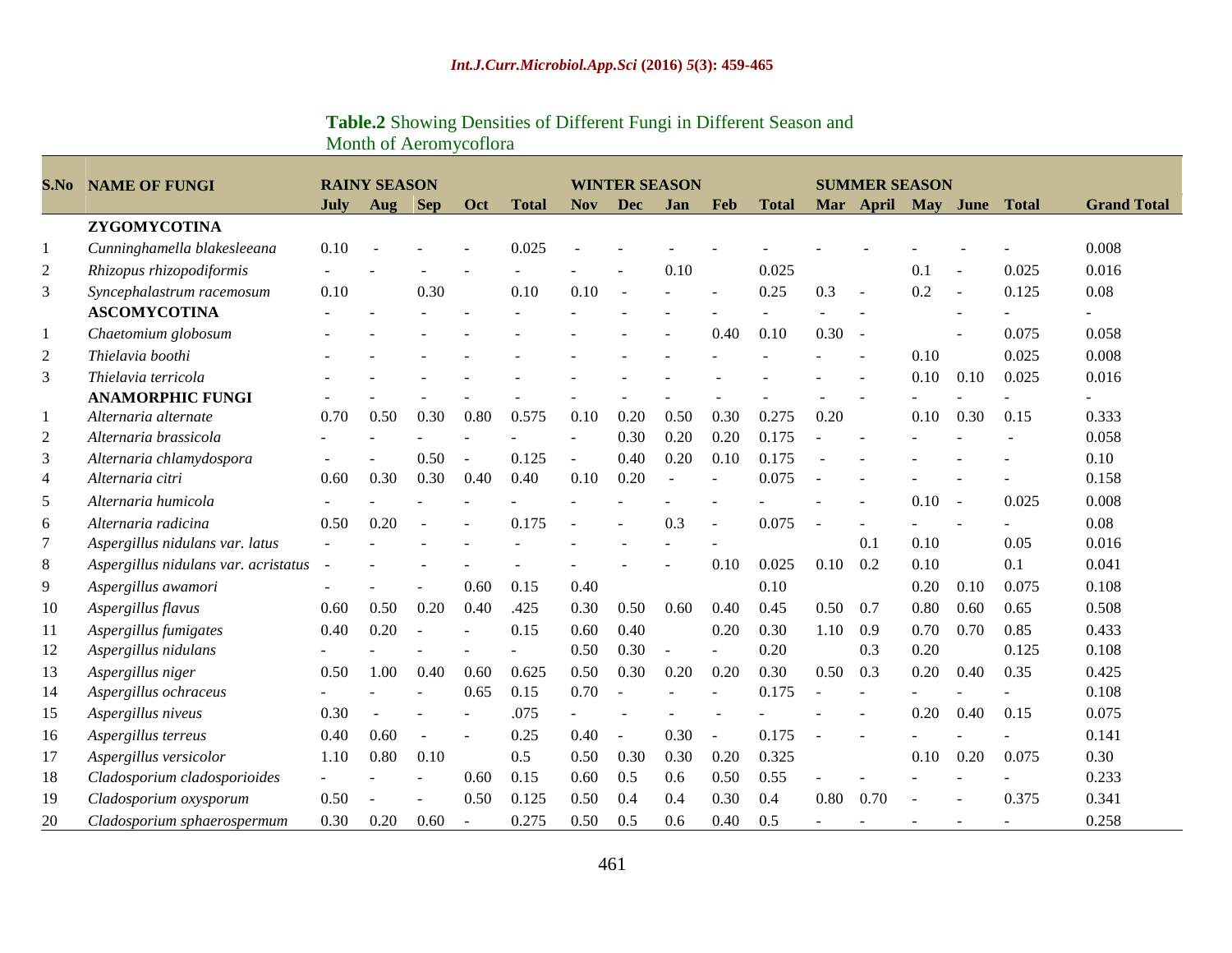|    | <b>S.N. NAME OF FUNGI</b>    | July | Aug  | <b>Sep</b>     | Oct    | <b>Total</b> | <b>Nov</b>     | <b>Dec</b> | Jan            | Feb            | <b>Total</b> | Mar  | April | <b>May</b>     | June | <b>Total</b> | <b>Grand Total</b> |
|----|------------------------------|------|------|----------------|--------|--------------|----------------|------------|----------------|----------------|--------------|------|-------|----------------|------|--------------|--------------------|
| 21 | Colletotrichum dematium      |      |      | 0.30           | $\sim$ | 0.075        |                |            | 0.5            | $\omega$       | 0.125        |      |       |                |      |              | 0.066              |
| 22 | Corynespora cassiicola       | 0.30 | 0.20 | 0.30           | 0.20   | 0.25         | 0.20           |            |                |                | 0.05         |      |       |                |      |              | 0.1                |
| 23 | Curvularia borreriae         |      |      |                | 0.10   | 0.025        | 0.50           |            |                |                | 0.125        |      |       |                |      |              | 0.05               |
| 24 | Curvularia clavata           | 0.20 | 0.50 | 0.80           |        | 0.375        | 0.60           | 0.5        | 0.4            | 0.30           | 0.45         | 0.30 | 0.10  | $\blacksquare$ | 0.20 | 0.15         | 0.325              |
| 25 | Curvularia eragrostidis      |      |      |                |        |              |                |            |                |                |              | 0.10 | 0.20  | $\sim$         |      | 0.075        | 0.025              |
| 26 | Curvularia lunata var. aeria |      |      |                | 0.70   | 0.175        |                |            |                |                |              |      |       |                |      |              | 0.058              |
| 27 | Curvularia lunata            | 0.30 | 0.50 | 0.30           |        | 0.275        | 0.30           | 0.70       | 0.03           | 0.50           | 0.45         | 0.20 | 0.20  | 0.10           | 0.20 | 0.175        | 0.3                |
| 28 | Curvularia ovoidea           |      |      |                |        |              |                | 0.20       | 0.10           |                | 0.075        |      |       |                |      |              | 0.025              |
| 29 | Curvularia pallescens        |      |      |                |        |              | 0.20           |            |                | ÷.             | 0.05         |      |       |                |      |              | 0.166              |
| 30 | Curvularia senegalensis      |      |      |                |        |              |                | 0.20       | $\overline{a}$ |                | 0.05         |      |       |                |      |              | 0.016              |
| 31 | Diplococcium sp              | 0.20 |      |                | 0.30   | 0.125        | 0.40           | 0.70       | 0.30           |                | 0.35         |      |       |                |      |              | 0.158              |
| 32 | Drechslera autstraliensis    |      |      |                |        |              |                |            |                |                |              |      |       | 0.10           | 0.20 | 0.075        | 0.025              |
| 33 | Drechslera hawaiiensis       |      |      |                | 0.20   | 0.05         | 0.40           | 0.30       |                |                | 0.175        |      |       |                |      |              | 0.09               |
| 34 | Epicoccum purpurascens       |      |      | 0.20           | 0.10   | 0.075        | 0.30           | 0.20       | $\sim$         | 0.30           | 0.125        |      |       |                |      |              | 0.066              |
| 35 | Fusarium moniliforme         |      |      | $\overline{a}$ | 0.20   | 0.05         | 0.30           | 0.30       | 0.20           |                | 0.2          |      |       |                |      |              | 0.083              |
| 36 | Fusarium oxysporum           | 0.30 | 0.50 | 0.40           | 0.60   | 0.45         | 0.30           | 0.30       | 0.30           |                | 0.225        | 0.20 | 0.20  | 0.10           |      | 0.125        | 0.266              |
| 37 | Glioclodium viride           |      |      | 0.20           |        | 0.05         |                |            |                |                |              |      |       |                |      |              | 0.016              |
| 38 | Macrophomina sp.             |      |      |                | 0.50   | 0.125        | 0.10           | 0.20       |                |                | 0.075        |      |       |                |      |              | 0.066              |
| 39 | Monodictys fluctuate         |      |      |                |        |              |                |            |                |                |              |      |       |                | 0.30 | 0.075        | 0.025              |
| 40 | Nigrospora oryzae            | 0.20 |      |                | 0.30   | 0.125        | 0.30           | 0.20       | 0.50           | 0.30           | 0.325        |      |       |                | 0.30 | 0.075        | 0.175              |
| 41 | Nigrospora sphaerica         | 0.10 |      |                |        | 0.025        |                |            |                |                |              |      |       | $\sim$         | 0.40 | 0.10         | 0.014              |
| 42 | Paecilomyces varioti         |      |      | 0.10           | 0.20   | 0.075        |                |            |                |                |              |      |       |                |      |              | 0.025              |
| 43 | Penicillium purpurogenum     |      |      |                | 0.10   | 0.025        |                |            |                |                |              |      |       |                |      |              | 0.008              |
| 44 | Penicillium notatum          | 0.30 |      |                |        | 0.075        |                |            | 0.60           | 0.30           | 0.225        |      |       |                |      |              | 0.1                |
| 45 | Penicillium rugulosum        |      |      |                |        |              |                |            |                | 0.10           | 0.025        | 0.20 | 0.30  |                |      | 0.125        | 0.05               |
| 46 | Periconia sp.                |      |      |                |        |              |                |            |                |                |              |      |       | 0.10           |      | 0.025        | 0.008              |
| 47 | Pestalotiopsis glandicola    |      |      |                |        |              |                | 0.20       |                |                | 0.05         |      |       |                |      |              | 0.016              |
| 48 | Pithomyces graminicola       |      |      |                |        |              | 0.20           |            |                | $\overline{a}$ | 0.05         |      |       |                |      |              | 0.016              |
| 49 | Trichoderma sp.              |      |      |                |        |              | 0.20           | 0.30       | 0.20           | $\sim$         | 0.175        |      |       |                |      |              | 0.058              |
| 50 | Uloclaodium alternariae      |      |      | 0.20           | 0.50   | 0.175        | $\blacksquare$ | 0.20       |                |                | 0.05         |      |       |                |      |              | 0.075              |
| 51 | Mycelia sterila black        | 0.20 | 0.10 |                | 0.30   | 0.15         |                | 0.10       | 0.10           | 0.20           | 0.1          |      | 0.20  |                | 0.10 | 0.075        | 0.108              |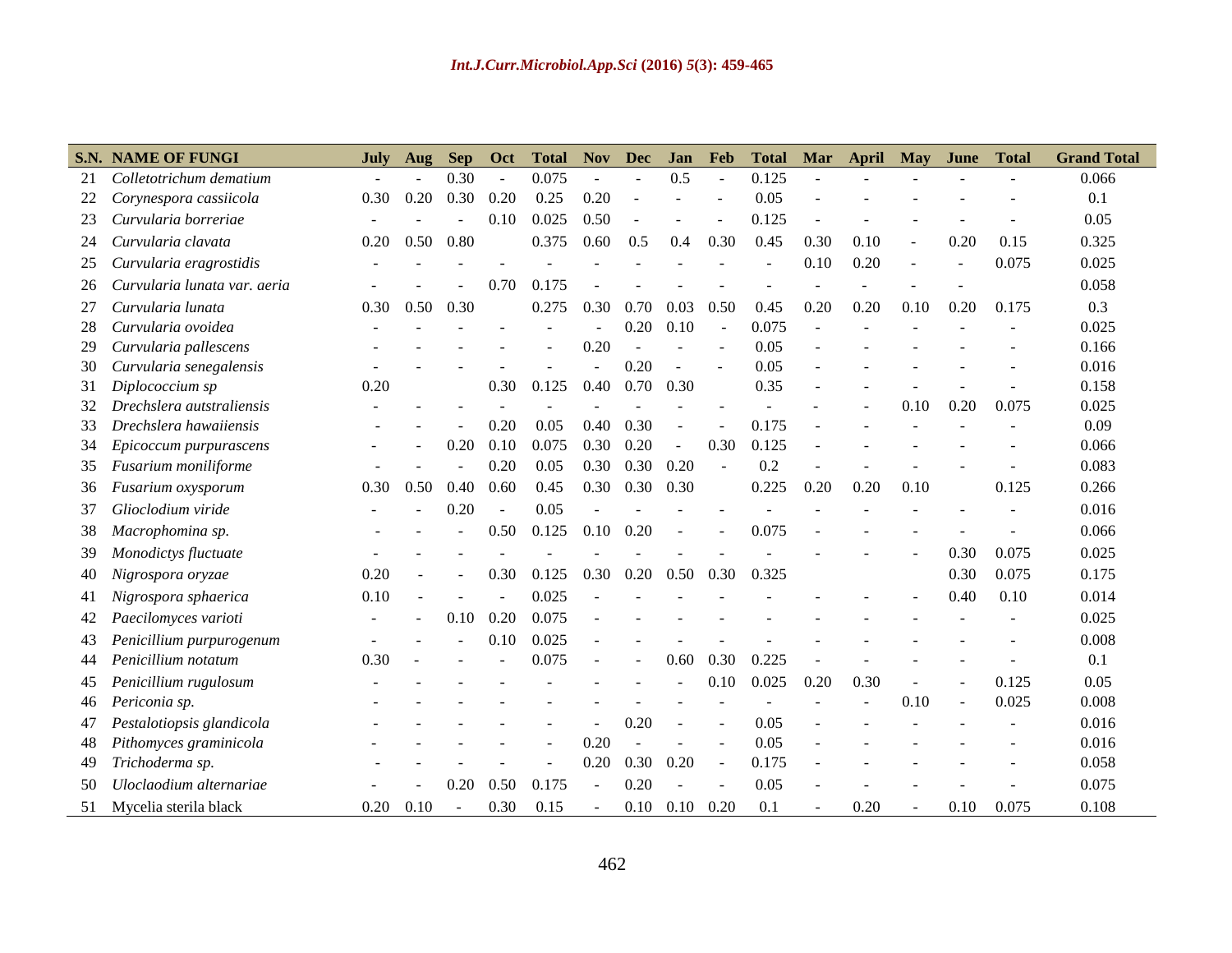| S.No | <b>Month</b> | <b>Temperature</b> |                | <b>Relative</b> | Rainfall<br>[mm] |  |
|------|--------------|--------------------|----------------|-----------------|------------------|--|
|      |              | <b>Maximum</b>     | <b>Minimum</b> | <b>Humidity</b> |                  |  |
| 1    | July         | 31.80              | 24.3           | 69.50           | 026.00           |  |
| 2    | August       | 29.10              | 24.4           | 60.00           | 031.00           |  |
| 3    | September    | 32.20              | 24.4           | 48.50           | 011.60           |  |
| 4    | October      | 30.80              | 19.3           | 39.00           | 004.20           |  |
| 5    | November     | 30.20              | 13.8           | 35.00           | 008.90           |  |
| 6    | December     | 28.10              | 10.9           | 62.00           | 252.20           |  |
| 7    | January      | 26.80              | 11.9           | 83.50           | 379.80           |  |
| 8    | February     | 28.90              | 12.3           | 86.00           | 156.60           |  |
| 9    | March        | 36.60              | 17.7           | 80.00           | 136.40           |  |
| 10   | April        | 39.90              | 23.4           | 71.50           | 020.20           |  |
| 11   | May          | 41.10              | 27.9           | 60.50           | 000.00           |  |
| 12   | June         | 36.00              | 25.9           | 61.00           | 000.00           |  |

# **Table.3** Showing Meteorological Data

# **Table.4** Showing Spearman's Correlation

|                |           | <b>Correlations</b>            |                    |           |         |           |  |
|----------------|-----------|--------------------------------|--------------------|-----------|---------|-----------|--|
|                |           |                                | Total no<br>colony | <b>RH</b> | Temp    | Rainfall  |  |
| Spearman's rho | Total no  | <b>Correlation Coefficient</b> | 1.000              |           |         |           |  |
|                | colony    | Sig. (2-tailed)                |                    |           |         |           |  |
|                |           | N                              | 12                 |           |         |           |  |
|                | <b>RH</b> | <b>Correlation Coefficient</b> | $-.680*$           | 1.000     |         |           |  |
|                |           | Sig. (2-tailed)                | .015               |           |         |           |  |
|                |           | N                              | 12                 | 12        |         |           |  |
|                | Temp      | <b>Correlation Coefficient</b> | $-.382$            | $-.140$   | 1.000   |           |  |
|                |           | Sig. (2-tailed)                | .221               | .665      |         |           |  |
|                |           | N                              | 12                 | 12        | 12      |           |  |
|                | Rainfall  | <b>Correlation Coefficient</b> | .247               | $-.676$   | $.669*$ | 1.000     |  |
|                |           | Sig. (2-tailed)                | .438               | .016      | .017    | $\bullet$ |  |
|                |           | N                              | 12                 | 12        | 12      | 12        |  |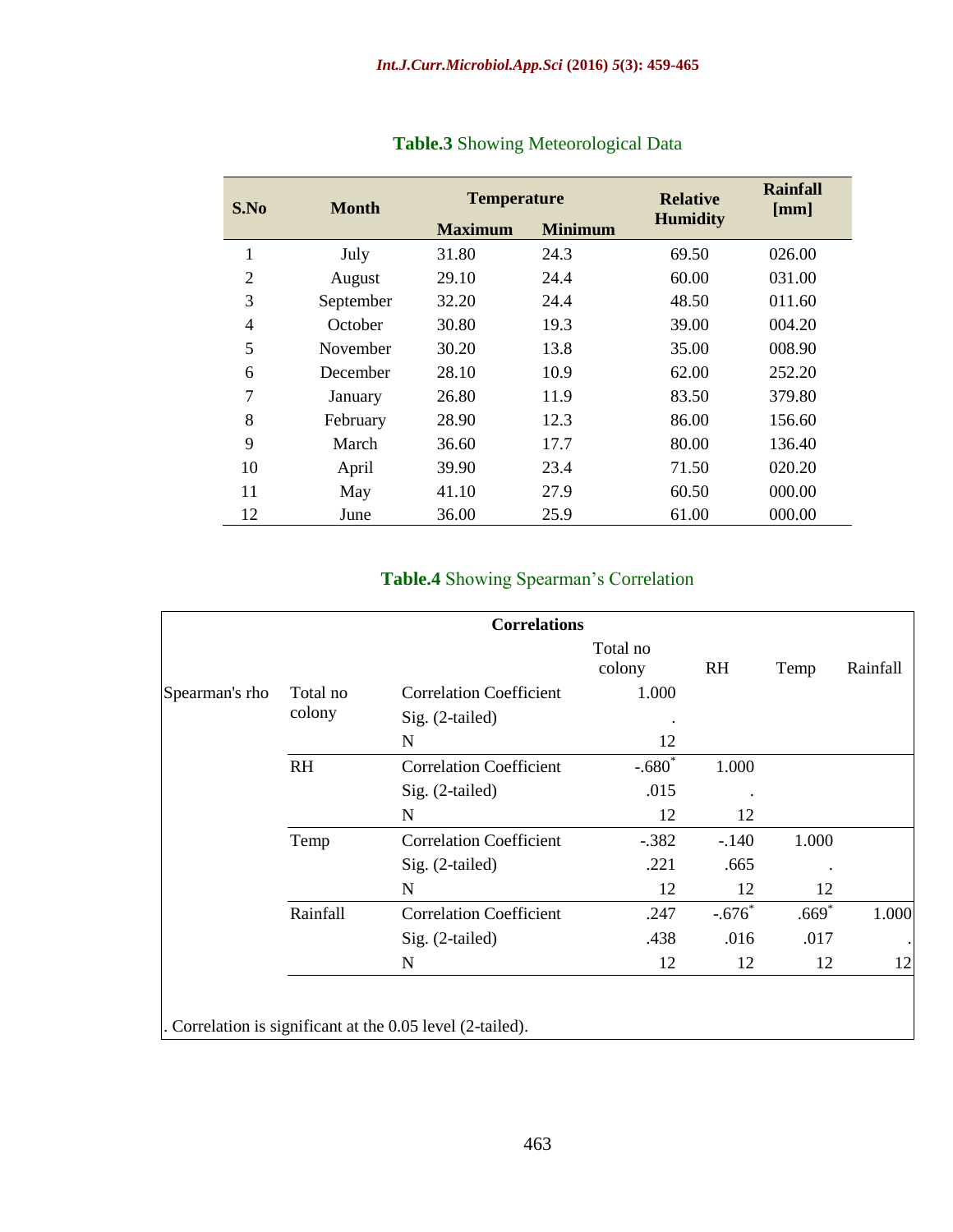*Drechslera australiensis, Paecilomyces varioti, Periconia sp. Pestalotiopsis glandicola, Pithomyces graminicola, Glioclodium viride, Tircoderma sp. and Monodicyts fluctuate*.

On the contrary some fungal species were showed moderate density, like *Chaetomium globosum, Aspergillus niveus, A. terrus, A. ochraceus, A. nidulans, Aspergillus nidulans var. sacristatus, Penicillium rugulosum, P. notatum, A. radicina, A. citri, A. chlamydospora, Curvularia borreriae, Drechslera hawaiiensis, Collectotrichum dematium, Cladosporium cladosporioids, Cladosporium sphaerosperum, Nigrospora sphaerica, Fusarium moniliform, Epicoccum purpurasecns, Uloclodium alteranariae, Corynespora cassicola, Microphomina sp. a*nd *Diplococcium*. In Rainy season maximum density shown by *Alternaria alternate, A.citri. Aspergillus niger.*In winter season maximumdensity shown by *Aspergillus flavus, Cladosprum cladosporids. C*. *sphaerospermum, Curvularia clavata, Diplococcium.* In Summere the maxium *density show by Aspergillus fumigates*, *Asp.flavus, Cladoserium oxysporum*.

The meteorological data was present in the Table No.3 Maximum number of fungal population was recorded during winter season due to favorable temperature  $(28.46^{\circ}C)$ . Moderate number of fungal species during rainy season due to temperature slightly favorable  $(32.86^{\circ}C)$ . Minimum number of fungal population in summer season was due to unfavorable temperature  $(38.47^{\circ}C)$  Figure No.1.

The influences of Temp, RH and RAF on total numbers of colony (TNC) were analyses statistically through linear correlation and were shown in equation1, 2, 3. The regression with temperature is quite good about 0.709, while with rainfall is about 0.254 that shows that temperature effect more on the spore of related fungi while effect of rainfall is low as due heavy rainfall flashed out the spore. The effects of time of sampling on the data were also effect as in rainy time than it effect on TNC. The moderate relation of RH on TNC was 0.427.Althrough some author also state the significance of the correlation with humidity on the number of spore (Oliveira 2009).

 $TNC = 42.70536(\pm 3.32138) -0.15548(\pm 0.04884)$ Temp,  $R = 0.70946$ ,  $N=12$  {1}

 $TNC = 84.2084 \ (\pm 14.83363) \ -0.32648 \ (\pm 0.21813)$ RH,  $R = 0.42781$ , N=12  $\{2\}$ 

 $TNC = -8.521 (\pm 118.99382) + 1.45135 (\pm 1.74981)$ RAF,  $R = 0.25371$ ,  $N=12$  {3}

The non parametric correlation among total number of colony and all meteorological factor were shown as Spearman's correlation in Table No.4. From table the total number of colony showing positive correlation with rainfall, while negative with temperature and RH.

In conclusion, the analysis of data indicates that concentration of airborne fungi over *Barleria prionitis* environment is very high and quite variable depending on the climatic conditions. The seasonal climate had positive variations of the influence on occurrence of aeromycoflora. Winter and rainy months registered maximum density of fungal spores due to favorable growth and sporulating conditions for fungi and availability of suitable.

# **References**

Anderson, A. 1985. Microfungi in beds and their relation to house dust mites. *Grana,* 24: 55–59.